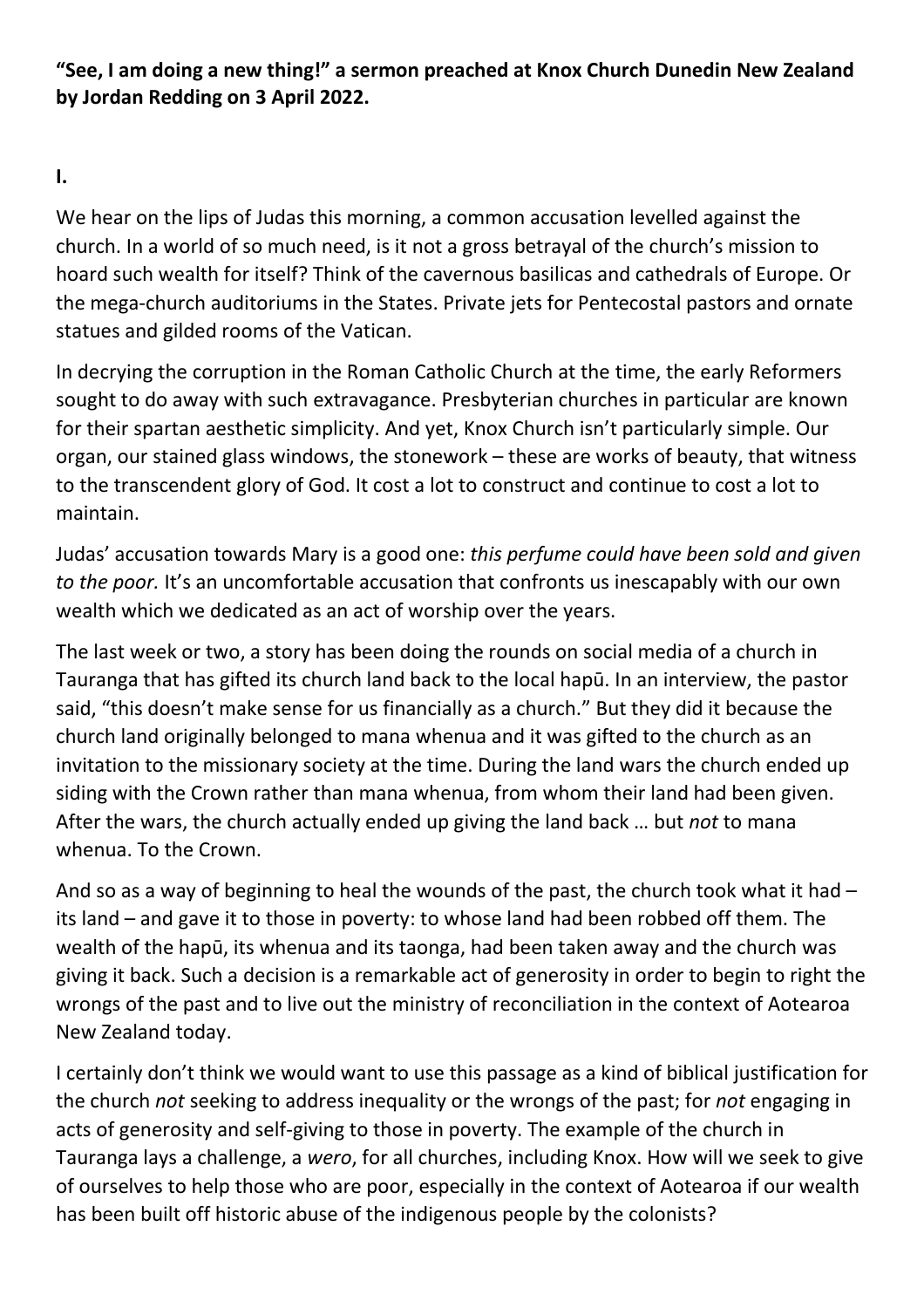II.

On first reading, it's almost like John wanted to soften Jesus' apparently dismissive comments. "You will always have the poor with you. But you won't always have me, so leave Mary alone with her extravagant wastefulness." Jesus' comments are softened by John informing us that Judas didn't really care for the poor. He was a thief, stealing from the common purse in pursuit of his own interests. So Jesus' dismissiveness of the poor is ok, right?

Well, not really. Judas' ill intentions don't really soften Jesus' apparent hardness and indifference to the poor. And John is too careful a writer to make this kind of incoherent reasoning. I think his comment about Judas' self-interest is John's way of articulating a much deeper and uncomfortable truth as to why we will always have the poor with us.

The reason we always have the poor with us is *because* of human greed, exemplified by Judas. Or less pejoratively expressed, because of the human instinct for self-preservation in a dog-eat-dog world. Judas is not some devil in disguise. He is an ordinary human like the rest of us. Operating out of a mindset of scarcity and self-survival. A mindset that there is not enough to go round, and so if you don't look out for yourself, no one else is going to. Within this world of scarcity, regardless of all the good will in the world, we will never eliminate poverty or injustice. The belief that there is not-enough becomes a self-fulfilling prophecy. Evidenced recently by the fact that no matter how much toilet paper there is, the supermarkets shelves will still be empty…

This principle of self-preservation and greed is written into our economic systems. It seems scandalous to me, for example, that food prices are skyrocketing in New Zealand while the duopoly of Foodstuffs and Countdown pocketed a casual \$430 million in excess profits last year. Similar lack of competition has driven up prices in our energy and construction sectors. The headlines in NZ make for grim reading: housing unaffordability, rising interest rates, food and fuel price hikes… the list goes on. The cost of living is increasing faster than wages and not even this week's increase in benefit payments will come close to meeting the shortfall for many low income families. This is not an abstract problem. This is a daily reality.

It's an open secret that there is enough wealth in the world to solve poverty overnight… and yet poverty still exists. Now I realise that we're talking about incredibly complex economic systems and structures here. It's not simply a matter of setting aside the money. Of taxing people more as the left tends to do. Or taxing people less as is the right's preference. These issues can't simply be solved overnight.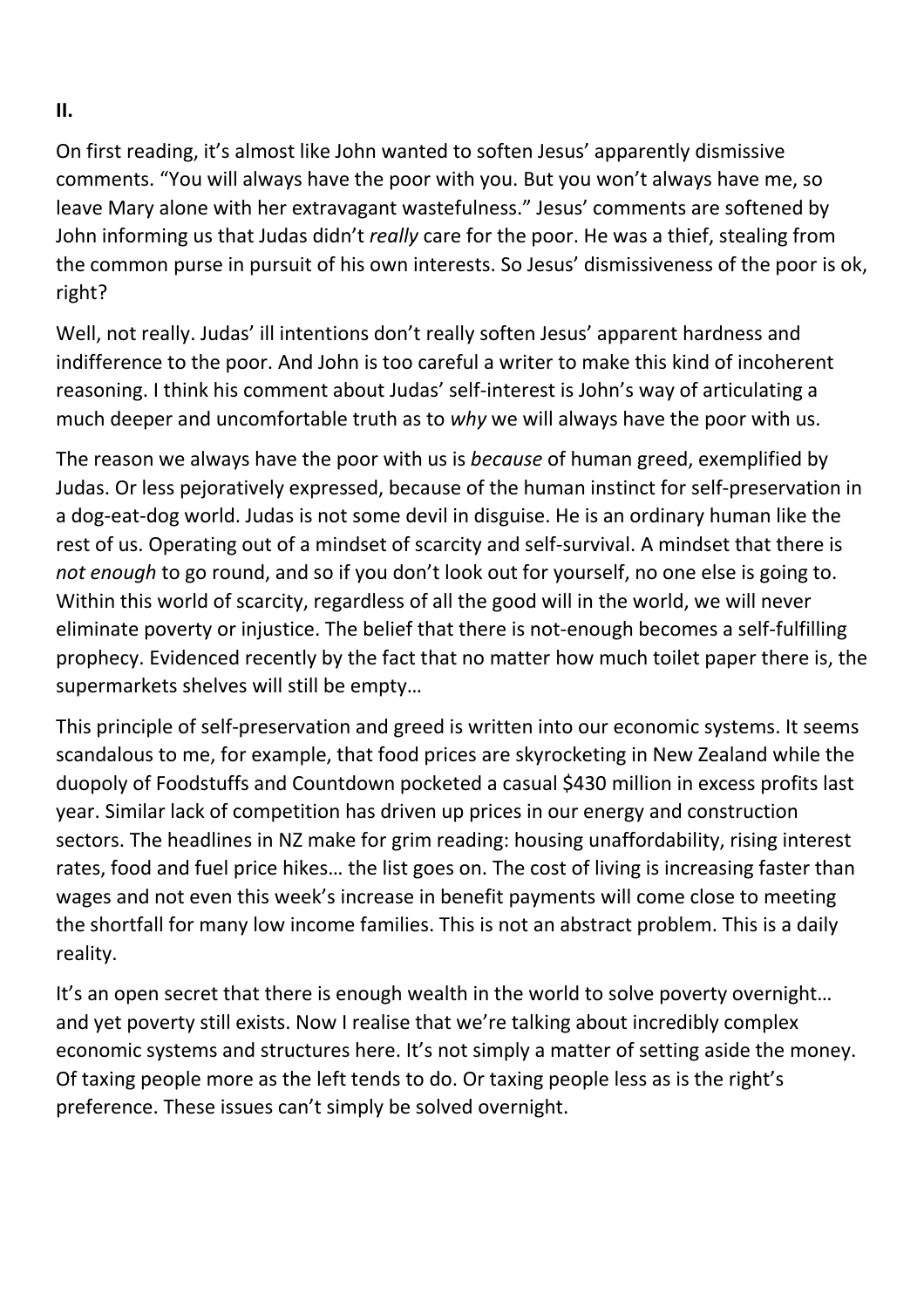But it's hard to get away from the simple fact that many people don't have enough in a world where there is more than enough. It's the way the world is. A world in which the rich prey on the poor. The strong prey on the weak. The powerful prey on the powerless.

It's the world described in our Isaiah reading. A world in which the Egyptian warriors on their chariots are continually chasing the people of Israel. A world in which the people wander the wilderness, hungering and thirsting in perpetuity.

Significant then that our Isaiah passage articulates a radical refusal to accept the way the world is:

Do not dwell on the way things have been, says the Lord, or consume yourself with the way the world is. I am about to do a new thing; now it springs forth, do you not perceive it? I will make a way in the barren wilderness and rivers in the dry desert.

God is doing a new thing. Disrupting our world of "not-enough" with "more-than-enough", of scarcity with abundance, of hunger and thirst with nourishment. In the wilderness, we're told, God is carving out a river, to sustain life for miles around. Do you not perceive it?

III.

Mary perceived it. It seems to me that this gets to the heart of our passage today. While Judas was operating out of a mindset of scarcity – of "not-enough", Mary, in her wasteful extravagance, was operating out of a mindset of abundance, of "more-than-enough". In Mary's world, there is no either-or: either you invest in big buildings and stained glass windows or you invest in the poor. For Mary, it's a both-and as we live our lives in wholehearted self-giving to the extravagant self-giving of God's life for us. Here worship of God and service of others are not in competition with one another, but are two-sides of the same coin as the church gathers around the banquet feast, invited to live in the abundant reality of God-with-us.

It strikes me that Mary's response didn't come out of nowhere. In the chapter before, we hear how Jesus resurrected Mary's brother, Lazarus, to life. She gets it. She's cottoned on. She realises that in Jesus, God's abundant life is being poured out for the world before our very eyes, disrupting the way things are. Interrupting our scarcity, our need, our limit – even that final limit of death. Not even the grave can hold out the river of God's love and life. In Jesus, God's life is poured out for the world culminating in his own death on the cross. And there in the scarcity, the lack of life of life that is death, God's love wells up and pours over, breaking open the very gates of hell.